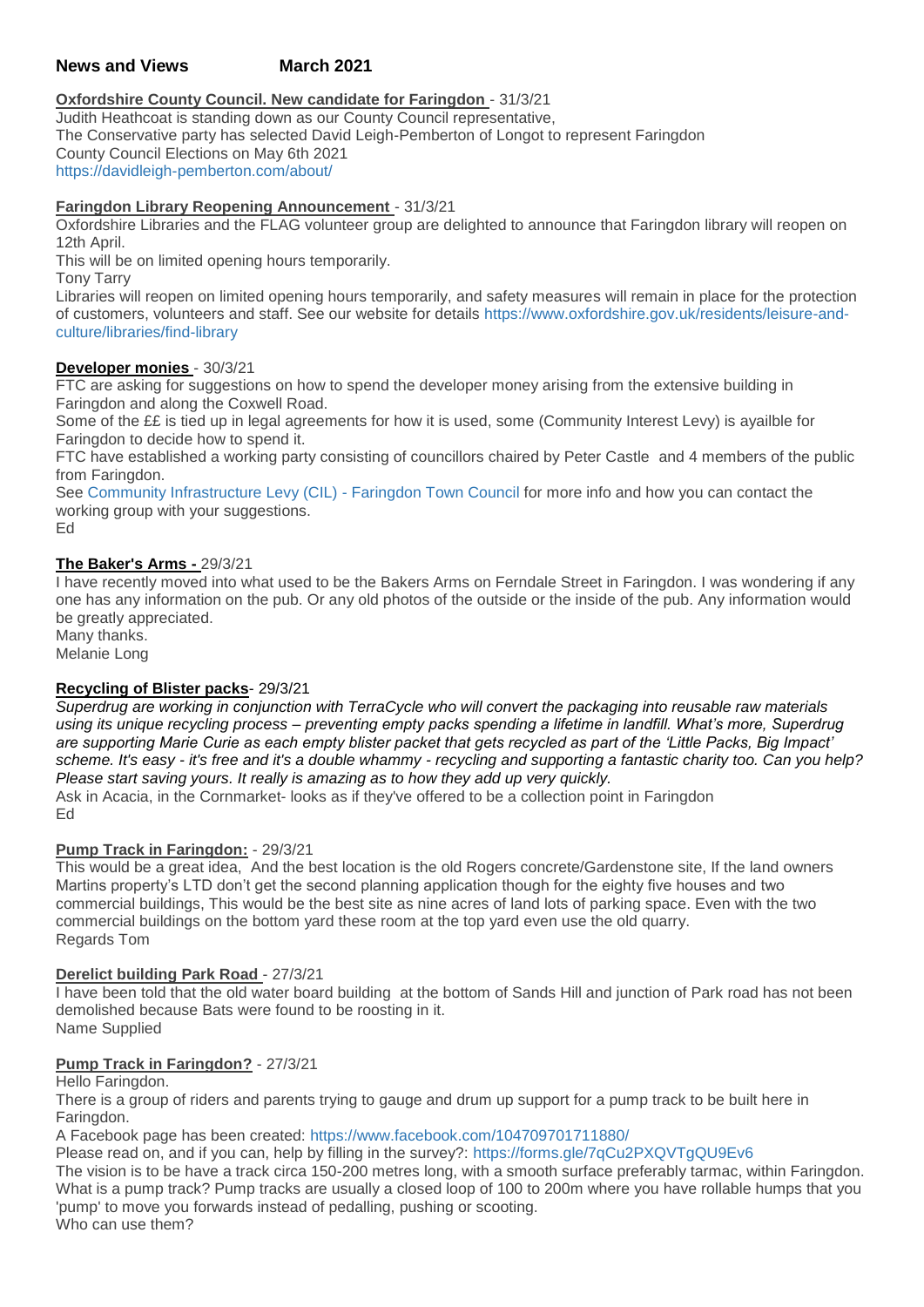Anybody of any age if they use wheels, from toddlers up to grandparents have been seen.

Equipment used includes; bikes (mountain, bmx, balance, I've even seen gravel bikes), scooters, skateboards, rollerblades, and off road wheelchairs.

Do they exist elsewhere?

The last four years has seen a large expansion of tracks across the country (and across the globe), for example Bristol now has four and Reading added another new one last month. The nearest to us here is 15 miles away in Wroughton.

They have spawned a cycling discipline in their own right, pump track racing, see [https://www.uci.org/bmx](https://www.uci.org/bmx-racing/events/red-bull-uci-pump-track-world-championships)[racing/events/red-bull-uci-pump-track-world-championships](https://www.uci.org/bmx-racing/events/red-bull-uci-pump-track-world-championships) Where can I find more information? <https://pumptrack.com/about-pumptrackcom/> Has great overview and links. <https://youtu.be/LhL1QtFJtI8> To see a pump track in action with a 'how to' <https://youtu.be/ibeZOSg8srw> Skateboard on pump

track <https://youtu.be/BxD9EWjvwYk> Scooter on pump track <https://youtu.be/mXqlMh8U81M> 2019 world championship

Sound like a good idea?

Please help support us by registering your interest by completing the survey: <https://forms.gle/7qCu2PXQVTgQU9Ev6> Tim Ellingham

### **Derelict building Park Road** - 24/3/21

Curious as to why that derelict building which is within the building site on Park Road has not been demolished. Any ideas!

Name supplied.

Ed: *I've been wondering that. Looks as if it is in a later phase of development. The picture of the completed site in the original application doesn't show it. But hey - plans change.*

### **RE: Town Council Facilities meeting** - 23/3/21

Why do the tennis courts at the Elms need to be resurfaced at a cost of £10k? According to the FTC web page linked in the article they already have a 'shiny new surface' thanks to the generosity of 'Tesco, Waitrose and Aviva'! Name supplied

*Ed: I was told that this referred to the cleaning that is required every few years.*

### **VWHDC identifying how to spend housing cash for leisure** - 23/3/21

Local sports clubs in the Grove and Wantage area are helping Vale of White Horse District Council understand how money that's coming in from new housing developments could be used to help provide appropriate new or improved leisure facilities for local residents. A similar engagement is taking place with clubs in the Faringdon and Great Coxwell area.

The funding has been raised from housing developers building in the areas through legal agreements known as Section 106 agreements, and through the Community Infrastructure Levy, which is essentially a kind of tax raised from developers building houses.

The clubs, along with their local town and parish councils and district councillors, are being asked to provide initial views on whether their current facilities – like sports pitches and courts – will be suitable for the forthcoming increase in population locally, or if they think they will need to improve existing facilities or build new ones.

The initial feedback they provide now will contribute to a wider project happening this year to identify the need for leisure facilities in the area, which will in turn help to determine the best ways to spend the infrastructure cash. Cllr Judy Roberts, Cabinet Member for Development and Infrastructure at Vale of White Horse District Council said: "It's important that this funding from local housing developments is spent in the way it was intended – to benefit existing and future residents in the areas affected by the growing populations. We want to make the right changes to the leisure facilities in Grove and Wantage, and also the Faringdon area, to encourage everyone into a more active lifestyle."

Cllr Helen Pighills, Cabinet Member for Healthy Communities at Vale of White Horse District Council said: "People being able to exercise and be active close to where they live is a priority for the council. Covid has changed the way we work and spend our leisure time, perhaps for the long term. We are engaging with local sports groups and councillors in Grove and Wantage to understand how best to use developer contributions for leisure facilities as soon as soon as possible, and also carrying out engagement in the Faringdon area, before moving on to look at the wider district."

### **New Primary School- Gas Boilers-** 22/2/21

Given the Government and Oxford County Council's intention to stop using gas boilers in the near future, I asked why gas boilers were to be installed in the new school. This is what I was told:-

*The government's current policy is to ban gas boilers from 2025 in newly built homes and it is recognised that we must also work further to reduce our reliance upon gas heating in other building types beyond this date.*

The county council is intending to introduce policy that enables funding to be captured for new schools which will *ensure they can be constructed to zero carbon standards at some point in the future.*

*However in the case of Faringdon funding levels were negotiated with the developer some years ago and they do not enable the scheme to be designed to such enhanced standards. The county council do however look to maximise the*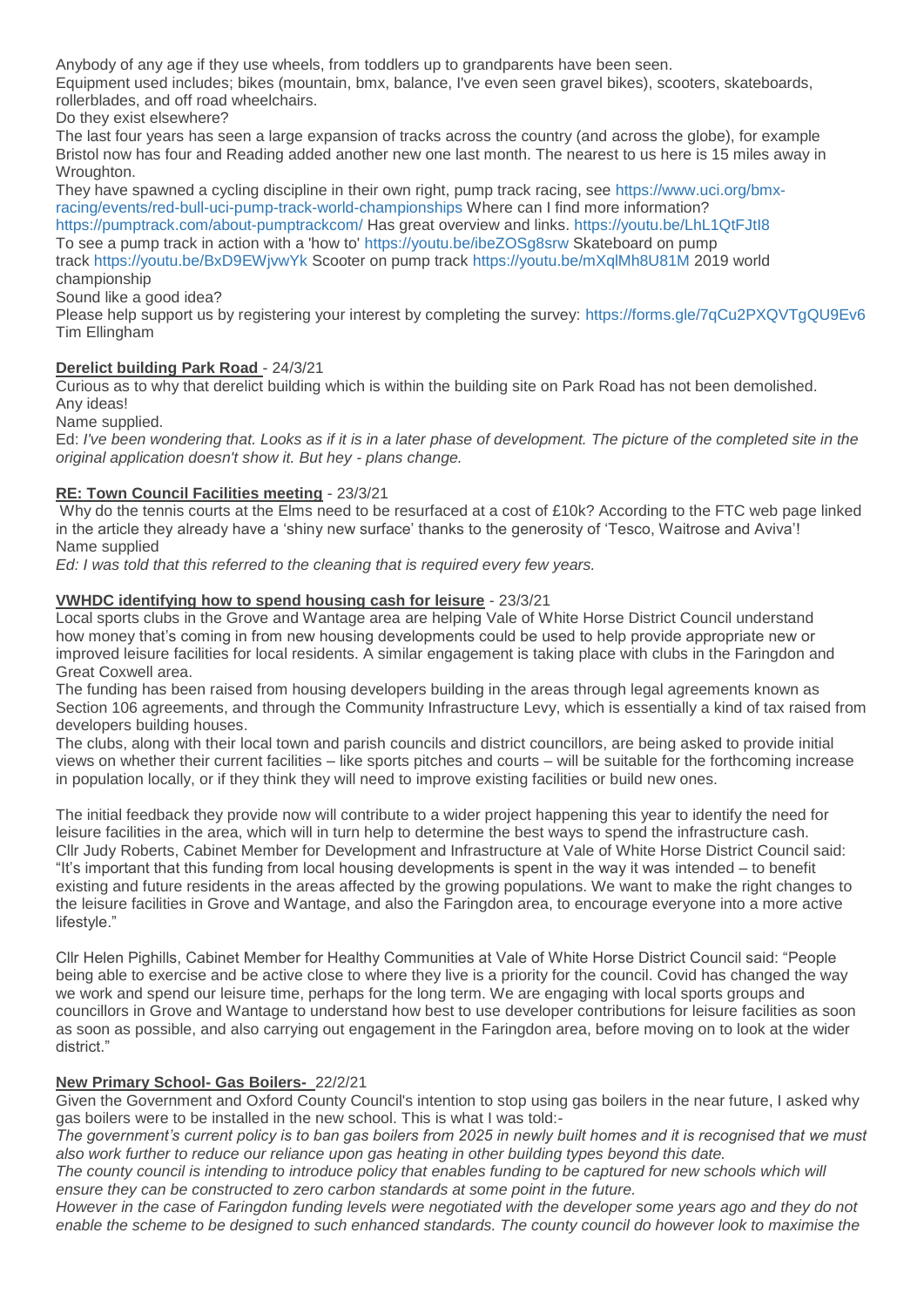*opportunity for carbon efficiencies within the legislative and financial constraints it faces and the school is therefore being delivered based upon a mixed heating strategy of high efficiency gas boilers as well as heat recovery systems and photo-voltaic's.*

*Design teams working for the council are tasked to find the best solutions they can and to account, where practicable, for potential enhancements through retrofit that might take place in the future.*

The Dead hand of Local councils!!!!!!

### **Community Lottery-** 22/3/21

Local charities and good causes in the Vale of White Horse will soon be able to get a funding boost from a brand-new community lottery being launched by the district council this summer.

The forthcoming new White Horse Community Lottery will allow players to choose which local charity their money benefits. Similar community lotteries elsewhere raise tens of thousands of pounds for charities every year.

The lottery will have a weekly jackpot of £25,000 and will be available for residents to play online. The draw will take place every Saturday, with a jackpot going to anybody who matches a sequence of six numbers. The other prizes are £2,000, £250, £25 or three free tickets.

The district council will not receive any of the proceeds, although some will go into a central community fund, all of which the council will distribute to good causes in the district's voluntary and community sector.

Later in the spring, the council will be inviting community groups and charities across the district to a launch event to explain how they can get involved and benefit from the money raised.:-

Residents can get involved by buying tickets which will cost £1 per week with

60p going towards the player's chosen local good cause.

20p of the remaining money goes into the central community fund,

17p towards the administration of the lottery, and 3p on VAT.

Link to news article New community lottery - [Vale of White Horse District Council \(whitehorsedc.gov.uk\)](https://www.whitehorsedc.gov.uk/vale-of-white-horse-district-council/a-new-community-lottery-is-coming-to-the-vale-of-white-horse/?fbclid=IwAR3IM0t9xHkPlpgj9BSGnDrXRXdwF_vxihFdYivlq_JvRj80hQBydFXzTds)

### **Town Sculptures.** - 22/3/21

If there is any money for the town to spend please no more sculptures or plastic pigeons enough is enough, and people with bikes have had more than enough time and money spent on them.

Lets all put our heads together, and I mean all, not just the same few and have something that the townspeople actually needs, something that would benefit nearly all the residents not pander to the "bring people into the town" contingent, no one really visits and when they do there is nothing for them to spend their money on or anything for them to do.

#### Name Supplied

*ED: FTC have formed a working party who will consider how the developer money is spent. 4 residents were invited*  to join ( don't know who, only that people with children who didn't usually participate in council affairs were chosen) *The group meets in private, but I have asked that minutes are put in the public domain. I'm pretty sure if you wrote to FTC with suggestions, they would be passed on to the group. You can see the list of suggestion made through the survey below.*

### **Faringdon Leisure Survey-** 21/3/21

This was done last year and the results posted in February 2021. See [Community Survey Results -](https://www.faringdontowncouncil.gov.uk/community-survey-results/) Faringdon Town [Council.](https://www.faringdontowncouncil.gov.uk/community-survey-results/) There is a list of all the suggestions from local people.

The post mentions the Working parties set up to discuss these-maybe make your views known? The Developer money for the Highworth Road site amounts to nearly £1.6m, of which Faringdon Town Council should get 25%. In addition there is s106 money from other sites designated for leisure, mostly. Ed

### **Town Centre Regeneration**. - 21/3/21

I totally agree about the sculptors. Sheep....please, this has got to be a wind up. As for pigeons, haven't we got enough of the real filthy things. These two items will really bring in the tourists

Let's hope the money is spent on something more useful than the bike racks outside the library, and the butchers. And as for the cycle maintenance point in the car park, mmm really well used...not. has anybody ever seen any of these used, I doubt it. Name supplied.

### **Town Centre "Sculptures"** - 20/3/21

How I agree with Mary Beck! We have an opportunity, now that monies are apparently being made available, to do something much more seriousminded. Name supplied

### **Bird song identifier from RSPB** - 20/3/21

This is super- I couldn't resist posting the link

[https://www.rspb.org.uk/birds-and-wildlife/bird-songs/what-bird-is-](https://www.rspb.org.uk/birds-and-wildlife/bird-songs/what-bird-is-that/?utm_source=notes_on_nature_210313&utm_medium=email&utm_term=short&utm_content=4&utm_campaign=notes_on_nature)

[that/?utm\\_source=notes\\_on\\_nature\\_210313&utm\\_medium=email&utm\\_term=short&utm\\_content=4&utm\\_campaign=](https://www.rspb.org.uk/birds-and-wildlife/bird-songs/what-bird-is-that/?utm_source=notes_on_nature_210313&utm_medium=email&utm_term=short&utm_content=4&utm_campaign=notes_on_nature) [notes\\_on\\_nature](https://www.rspb.org.uk/birds-and-wildlife/bird-songs/what-bird-is-that/?utm_source=notes_on_nature_210313&utm_medium=email&utm_term=short&utm_content=4&utm_campaign=notes_on_nature)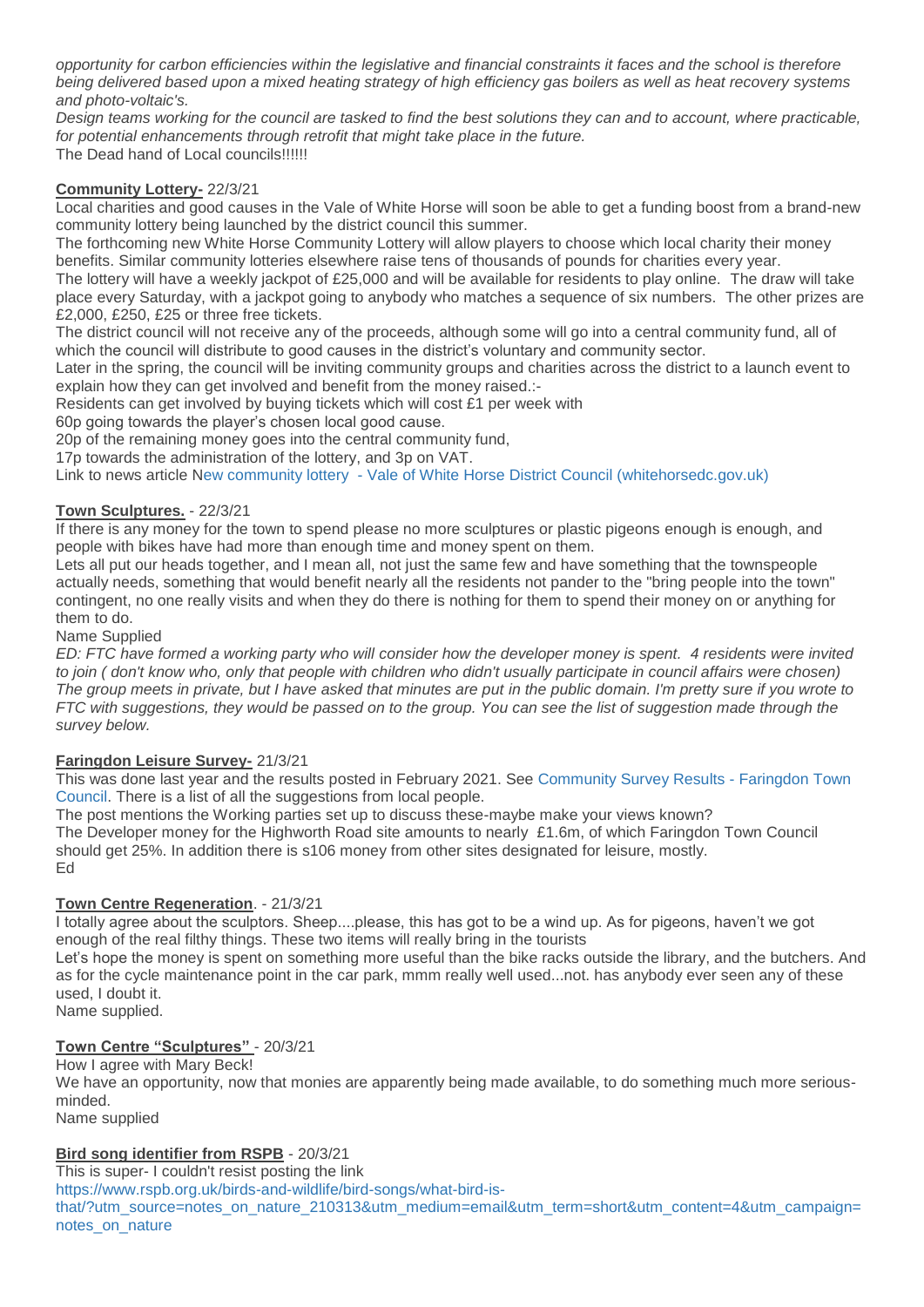## **National Day of reflection** - 20/3/21

Tuesday 23rd March is the National Day of Reflection with a one minute's silence at 12 noon in memory of those who have died of Covid.

All Saints Church will be tolling the tenor bell following the silence.

#### **No sculptures wanted in Town Centre** - 20/3/21

I feel very strongly that we do not need sculptures cluttering up the town centre.

All efforts should be put into making the square more attractive in terms of the shop fronts, outside dining and other practicalities.

Mary Beck

#### **Faringdon Judo in the 1970s**- 20/3/21

Back in the early 70's I took part in many judo competitions. One of my instructors was John Vine from Faringdon and I seem to remember he recorded some of the competitions. I believe John passed away a few years ago. His wife was Betty and they had a daughter named Sue.

Due to circumstances all my photos, medals etc have all gone. None of my children or grandchildren have ever seen any footage or photos of my judo career.

If any of these films and photos are still in existence, any help in tracking them down would be much appreciated. Thank you.

Name supplied

### **Community Interest levy-make your bid**- 19/3/21

CIL is a payment made by developers building in Faringdon to Vale of White Horse District Council (VoWHDC) and FTC to help provide or improve facilities within the town.

In order to decide the best use for CIL spending, Faringdon Town Council has created a CIL working party to discuss and consider potential projects in Faringdon using the allocated and unallocated s106 / CIL funds.

The working party consists of four members of the public, 5 councillors and the Town Clerks and will meet to discuss a list of projects before moving to consultation with the wider community and make a final decision.

[See Terms of reference and application form](https://www.faringdontowncouncil.gov.uk/cil-working-party/) on FTC website

FTC

### **Leisure Consultation- DEADline 26th March 2021** - 19/3/21

It's really important that local clubs/groups/people respond to this

Community groups and sporting organisations in Wantage, Grove and Faringdon will help to identify how millions of pounds of funding raised from housing developers will be spent in their local areas.

The groups are being asked for their thoughts on the need for leisure locally, which will feed into a review by the district council. One of the review's outcomes will be to propose the allocation of funding for leisure generated by new housing developments in each area.........................

### [Read the full news article from VWHDC](https://www.whitehorsedc.gov.uk/leisure/community-engagement-will-identify-how-to-prioritise-leisure-funding-into-wantage-grove-and-faringdon/)

[Leisure facilities in your area: feedback form](https://survey.southandvale.gov.uk/s/ValeLeisureFeedbackForm/)

For Faringdon this is the £220k from the Coxwell Road Estates

### **Town Council Facilities meeting 17/3/21 . Notes** - 19/3/21

1 Tennis courts at the Elms need to be resurfaced. Cost of £10k. Funds currently stand at £2.6k. No discussion as to where the rest would come from. My guess is s106 money through Fernham Fields. Expected to last for 10-20 years

31 members (record number) using the courts. The rules are you can book online 1 hour, no more than 4 days in advance and only once per week.

Due to reopen 28/3/21

More details on <https://www.faringdontowncouncil.gov.uk/elms-tennis-court/> 2

- Corn Exchange roof is in need of repair. 15 companies asked to quote, only 1 responded. The committee agreed to accept the quote ( under £10k)
- Maintenance and decoration has been done in the Corn Exchange and the Pump House while they've been closed.
- Plan to open the venues in the town post lockdown was agreed.
- Corn Exchange to be used for elections 5/5/21 prior to venues opening. VWHDC to be responsible for adhering to Covid rules.
- Old Town Hall is due to be refurbished [Planning Application P20/V1448/LB \(whitehorsedc.gov.uk\)](https://data.whitehorsedc.gov.uk/java/support/Main.jsp?MODULE=ApplicationDetails&REF=P20/V1448/LB#exactline) ( funded by grants, not detailed). It will reopen in the Autumn
- Corn Exchange external Notice Board to be replaced at a cost of £585. Hardwood frame, perspex 'glass', installed.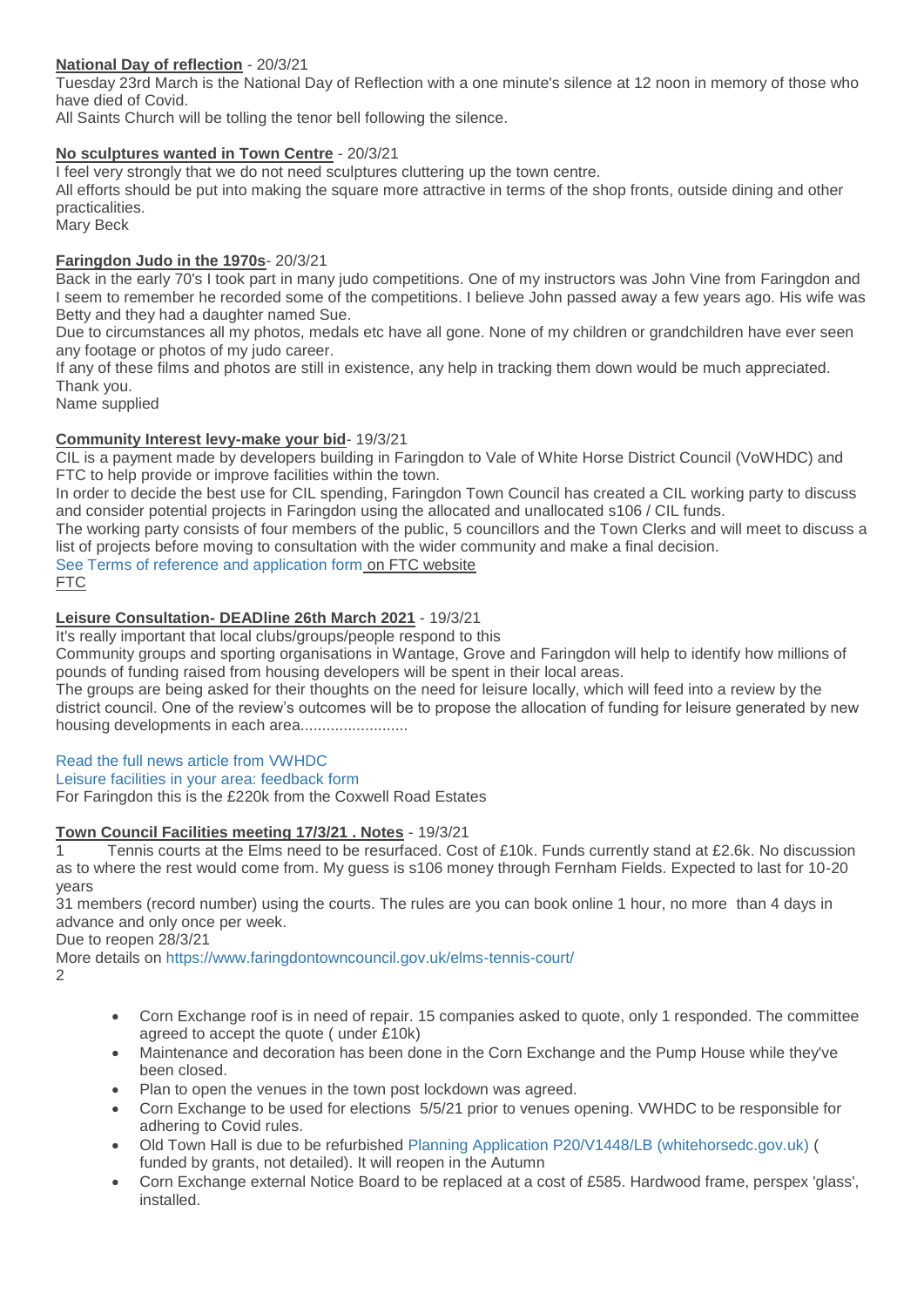3 Pump House Project lease renewal agreed for a further 5 years [www.thepumphouseproject.co.uk](https://www.thepumphouseproject.co.uk/)

4 Park on Park Road/The Eagles. Waiting to hear from VWHDC. The intention is that Faringdon Twinning will take it over.

5 Town Regeneration

- Sculptures for the Town Centre ( sheep) were discussed. It was agreed that the project will be put to Finance for funding. There will be a consultation once the detail has been thought through
- Pigeon sculptures idea. 1 (£900 funded by VWHDC Arts s106 money) will be commissioned, to see what it's like. More detail in a report, but this was only made available to councillors. No detail re size, material, location was discussed.

6 FTC vehicle replacement. with Electric vehicle. Too expensive at the moment, so agreed to review every 6 months.

7 Bus shelters

New one with green roof and smart technology to replace one on Park Road (by developer). FTC will require dowry to cover ongoing maintenance, before agreeing to be responsible for it.

8 Town Park

OCC have now offered a fixed term lease ( currently a year on year rolling lease) This is required before FTC develop plans to develop the park. eg amphitheatre, outside venue.

It was agreed that the project would be developed. The town will be consulted.

### **New Primary School Planning application P21/V0750/CC** - 17/3/21

<https://data.whitehorsedc.gov.uk/java/support/Main.jsp?MODULE=ApplicationDetails&REF=P21/V0750/CC#exactline> You can comment online. Doesn't say when consultation period is closed, but the target decision date is 31/3/21

It's a 2 Form Entry primary school, with nursery provision, located on New Bloor estate, top right, abutting Sands Hill Parking

- 36 spaces, 2 disabled, 1 minibus on the premises, for staff and visitors only
- 9 temp spaces outside school boundary as drop off for parents
- 70+ bicycle and scooter safe storage

Quote 'the school will encourage walking and cycling to school as well as buses and trains ( good luck with trains) I assume that there are proper cycle lanes through the estate to the school

Energy

- Solar panels amount not specified
- Gas boiler- even though OCC has a commitment to remove all gas in their buildings by 2030

Lots of information about expected traffic on Park Road and up to school. I have no idea how accurate this might be. I think they're expecting only children from that estate and nearby to go to the school. and others to go to the Gloucester Street Primary. Not sure how that will work- especially in the short term.

Lucky children who go there- Faringdon hasn't ever had a purpose built Primary school since the Infant School stone building was built in (guess) late 19th century

### **Plant Giveaway -** 15/3/21

24th & 25th April Shrubs, trees, bedding, seedlings Outside many houses. Map to be provided nearer the date Everything is free HELP MAKE OUR TOWN GREENER

### **Great Bike service** - 16/3/21

Like a lot of people during lockdown, due to the gym being closed, I dragged by bike from the depths of the shed, polished it off and got back into cycling outside for exercise.

After nearly a year of at least three cycle rides a week, I had worn the brake pads down. After attempting to change them myself, badly...(a puncture I CAN do!), I thought it best not to compromise on safety and decided the job was for someone who knew what they were doing.

I contacted Farcycles in the Market Square. David was very helpful and happily took my bike off my hands to give it a bike 'MOT'. It needed a bit more than just brake pads!

It was returned to me a few days later, at a very reasonable cost and I can continue my cycling knowing that my bike is now roadworthy and it's brakes are going to stop me if needed!

So, if your bike needs a bit of TLC do get in touch with them. The phone number is displayed in the shop window. Thank you David.

Victoria Stepp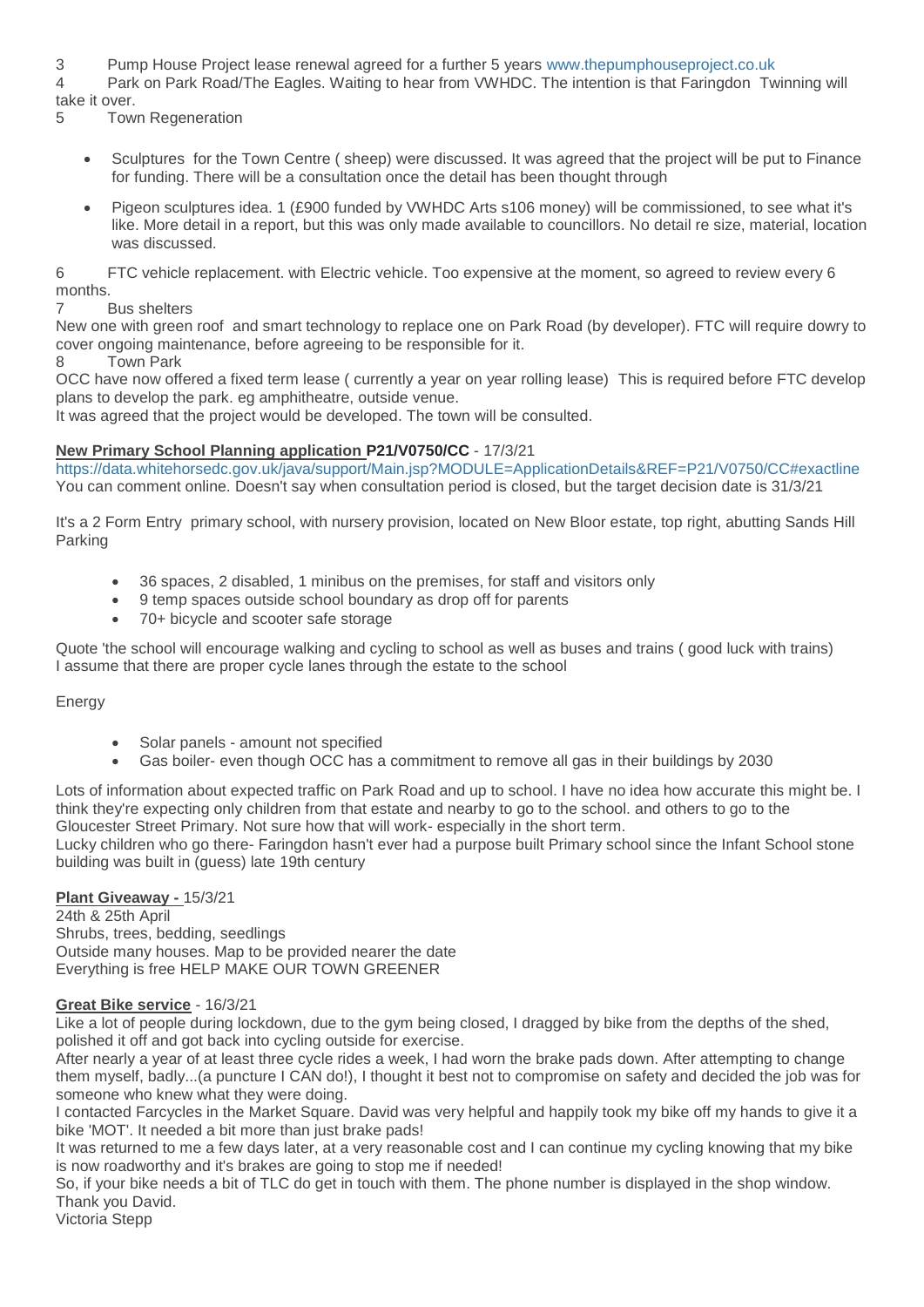## **Survey- Leisure Facilities in Faringdon** - 12/3/21

Over the next few months Vale of White Horse District Council will be looking at how some money that's coming in from new housing developments can be used to help provide leisure facilities for local residents. The funding (Section 106 and Community Infrastructure Levy) could be used to enhance existing facilities or build new ones to meet the demands of the increasing population.

In this feedback form we are asking how you think existing leisure facilities could cope with increased use from residents in new housing developments.

#### [Leisure facilities in your area: feedback \(southandvale.gov.uk\)](https://survey.southandvale.gov.uk/s/ValeLeisureFeedbackForm/)

Ed: At least some of this ££ (£230k) is that which VWHDC originally planned to spend on a new Wantage Leisure **Centre** 

#### **Monday 10th May Knowing Me Free online six weeks course -** 12/3/21

This course is aimed to develop self confidence and self-esteem Run by Oxfordshire Adult Learning (Abingdon and Witney College) and Faringdon Town Council Please contact [adele@faringdontowncouncil.gov.uk](mailto:adele@faringdontowncouncil.gov.uk) to book or for more information. [See poster](http://weebly-file/1/4/7/6/14765418/knowing_me_course.jpg)

#### **Re The folly footpath**. - 12/3/21

The Driveway track leading up to the folly from the locked gates at the is the is owned and is the responsibility of Thames water As like most of the land and the property's of the Faringdon house estate were sold off around ten years ago before the main house went up for lease and sale. Same as the fields surrounding the folly and woods is privately owned by the Farmer. This is not the main foot path leading up to the folly, The main tarmac footpath is near the bottom of Stanford road which runs past the back of Sudbury hotel

I hope you are not to hurt after your fall and you have a quick recovery. Regards John

## **Folly Footpath** - 10/3/21

The gravel footpath up to the Folly has become very uneven and dangerous I had a nasty fall today, . Just wondered if anything can be done about it?

Name supplied.

*Ed: I believe the footpath is on Faringdon Estates Land, and was created by Thames Water for access to the reservoir*

#### **Re £230k Leisure money** - 5/3/21

Before we became councillors, funding generated here in the town through housing developments was promised to Wantage to build a new leisure centre there. We thought this was wrong, and have been working hard to get it back to Faringdon, where it will be spent on fitness and leisure infrastructure.

The good news is that we're nearly, but first we need to find out how to spend it in a way that will benefit our residents the most.

The next few weeks will see us consult the town council and key stakeholders who are interested in the health and wellbeing of our residents.

If you represent a sports or leisure group, or an have interest in this please let us know - you may already be on our list, but we want to hear from as many people as possible.

Bethia Thomas [Bethia.Thomas@whitehorsedc.gov.uk](mailto:Bethia.Thomas@whitehorsedc.gov.uk)

David Grant [David.Grant@whitehorsedc.gov.uk](mailto:David%20Grant%20%3CDavid.Grant@whitehorsedc.gov.uk%3E)

### **Faringdon Area Traffic Advisory meeting** - 5/3/21

Notes arising from meeting Chaired by Judith Heathcoat (JH) OCC councillor.

- Police were requested to enforce parking periodically/unannounced
- Market Sq refurbishment to be done in 2021/2022 budget year. Details being discussed with FTC. No information given about extent of the pavement resurfacing or the material to be used. Replacing bollards was mentioned.
- 20mph limit. Still awaiting to hear about £20k funding from OCC/VWHDC. No discussion as to which streets will be affected.
- Replacement Welcome to Faringdon wall on Park road. OCC is discussing this with FTC
- Member of the public highlighted excessive speeding into and out of Faringdon to/from Lechlade Road. OCC representative said a speed survery (cost £250) needs to be requested by FTC. No mention of 20mph limit in this discussion, so I guess Lechlade road is not part of that initiative.
- Civil Parking enforcement. On a request from a member of the public about the submission to government for CPE, JH read out a statement she made Oct 2020, where she said it would be made in April 2021 as planned. Later in the meeting the OCC officer working on CPE implementation said the submission had been made at the end of January and OCC are waiting to hear Live date still scheduled for Nov 2021 as planned.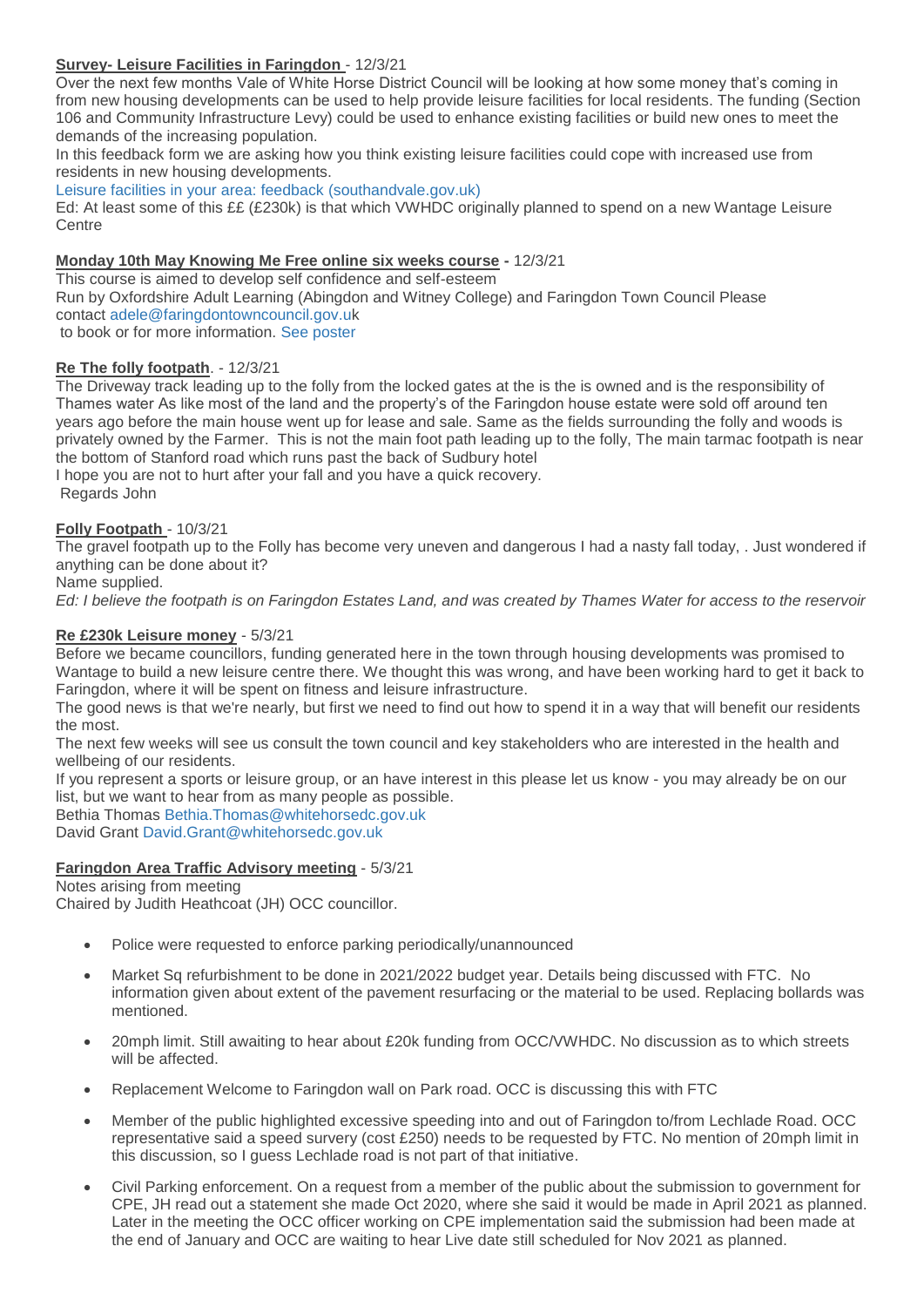- In the meantime lines and signs being checked defects, missing- across the district.
- o No changes to Traffic Orders is planned at this stage. Consolidated orders will be published before the live date.
- o It was suggested that FTC and OCC officer liaise to identify potential changes for Faringdon.
- JH said that in the past when Residents parking was investigated, it could not be implemented because 100% take up was needed. OCC officers said they were unaware of any fixed rules with take up of residents parking. IT seems to be expected that requests for residents parking areas could follow CPE implementation.
- JH said that OCC officers are still looking for the additional £470k ( they have £1.75m) they say is needed to change the A420/Gt Coxwell junction.
- The cycle way along Southampton St is under construction. Due for completion 10/3/21

David Grant re District matters

- OCC are working on resolving flooding along the Coxwell Road under the s278 agreement.
- The landowner has ( independently) carried out hedging and ditching along this road,
- VWHDC are including in their next Local Pan that new residential areas should all have 20mph speed limits. A police officer said that unless the development design restricts speed, the limit will not be effective.

JH announced this was her last meeting as she is standing down as OCC councillor.

### **Top recyclers** - 5/3/21

Residents in southern Oxfordshire are among the top recyclers in the country yet again!

Yesterday the government published the figures showing how much waste is recycled across the country. South Oxfordshire District had the second highest recycling rate in England with 64 per cent of its waste being recycled. Vale of White Horse district came joint third with 63.3 per cent of its waste being recycled. This puts the two districts way above the national recycling rate of 45.5 per cent and they are also two of only 11 local authorities in the country with a recycling rate above 60 per cent. Both districts have consistently been in the top ten in the past five years. <https://www.whitehorsedc.gov.uk/waste-and-recycling/vale-and-south-are-top-recyclers-again/>

# **£1.9m Help for High St Recovery in Oxfordshire** - 4/3/21

Vale of White Horse District Council has teamed up with social enterprise Makespace and other councils to help bring empty shops back into use with a £1.9m fund.

<https://www.whitehorsedc.gov.uk/uncategorised/nearly-2m-provided-to-help-the-recovery-of-the-countys-high-streets/>

### **Great news!**- 3/3/21

Faringdon Leisure Centre is to get a £400,000 refurbishment with the potential to reduce its carbon footprint by 500,000 kwh over a year - the equivalent of the annual energy use of 135 houses.

Work will start soon to replace gas boilers at the end of their functional life, with modern air source heat pumps powered with new solar panels.

This is real investment in our community and will ensure that the leisure centre is open and fit for the town's future and our environment.

The Vale of White Horse District Council has been awarded a £361,746 grant from the government's Public Sector Decarbonisation Scheme. The rest of the funding needed will come from S106 money.

[More info on Vale website](https://www.whitehorsedc.gov.uk/climate-emergency/funding-for-400k-faringdon-leisure-centre-refurbishment-helps-the-vale-of-white-horse-to-become-carbon-neutral/)

David Grant, Bethia Thomas District Councillors for Faringdon

# **Thank you**.- 2/3/21

I had a nasty fall while crossing the road opposite the old post office last Wednesday and would like to thank the lovely people who came to my assistance.

Firstly the kind gentleman from Stanford-in-the-Vale and secondly the 2 off-duty nurses, Jo and Rachel, who coincidentally arrived at the same time. As I had bashed my head and there was a lot of blood, they called an ambulance and all 3 kindly waited with me until the ambulance came.

Also my neighbour, Lorna, who I had rung expecting to be able to go home. It was also very warming how many people passing by on foot and in cars stopped to see if there was anything they could do.

The A&E dept at the JR were very thorough and then my other neighbours, Mike and June, were outstanding good neighbours when they came to fetch me home at 1.00a.m.

Fortunately, my injuries were fairly superficial, though very colourful! It all made feel that I am very lucky to live in a place like Faringdon where people look out for each other.

Janet Crawshaw